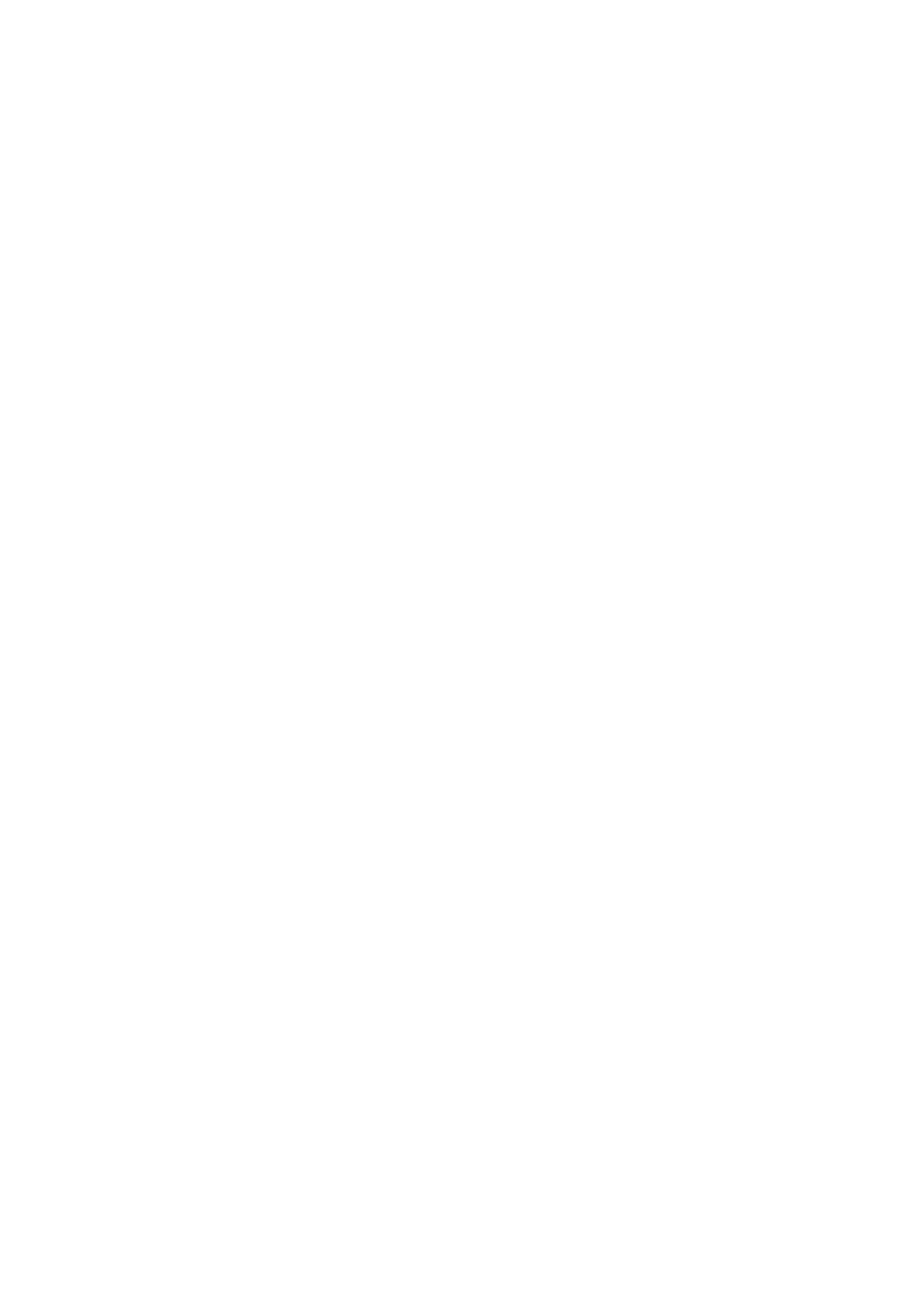

Prifysgol Cymru Y Drindod Dewi Sant **University of Wales** Trinity Saint David

University of Wales Trinity Saint David

IT Asset Management Policy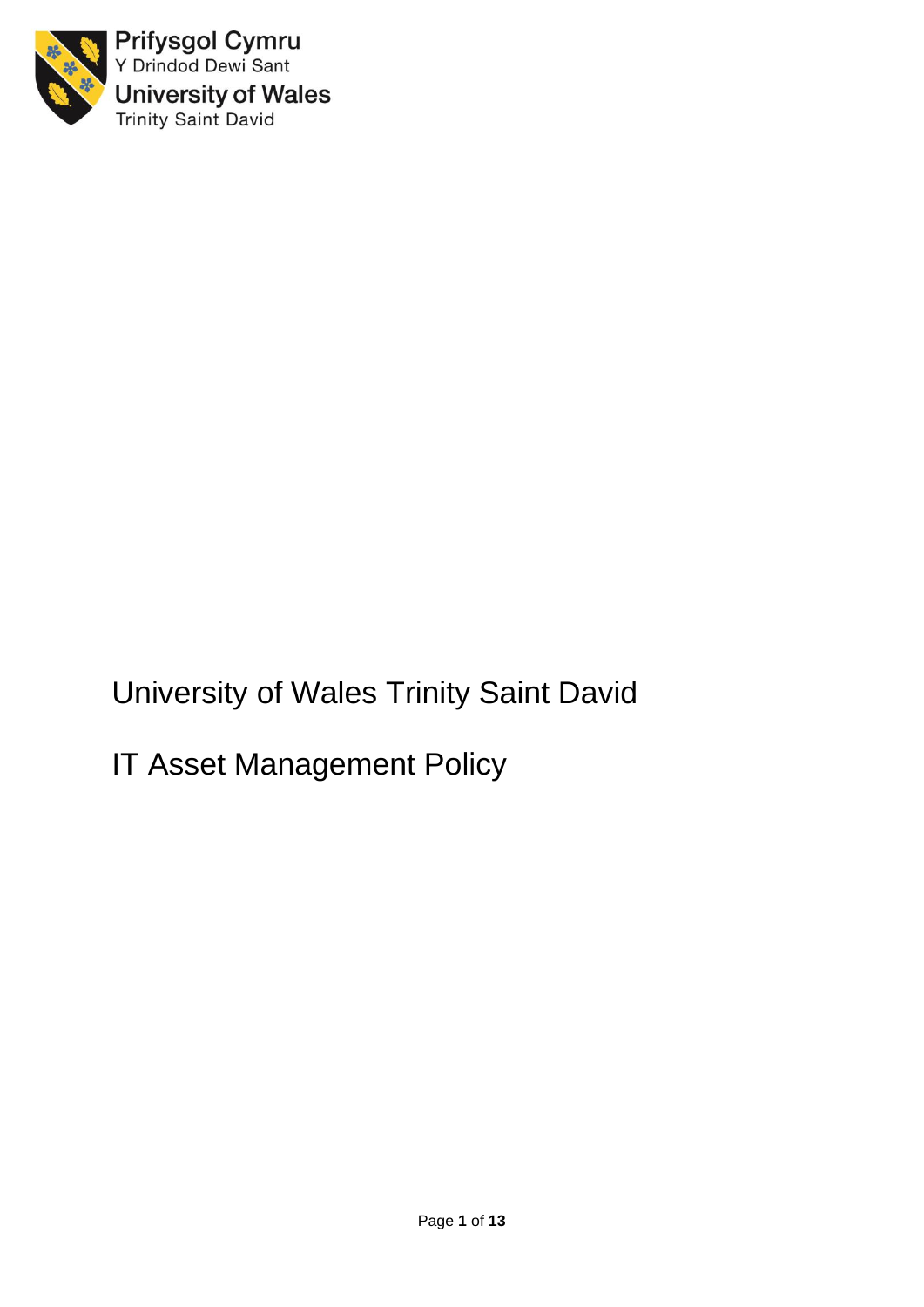

Prifysgol Cymru<br>Y Drindod Dewi Sant **University of Wales**<br>Trinity Saint David

## Contents

| 2. |                                                       |  |
|----|-------------------------------------------------------|--|
| 3. |                                                       |  |
| 4. |                                                       |  |
|    |                                                       |  |
|    |                                                       |  |
|    |                                                       |  |
|    |                                                       |  |
|    |                                                       |  |
|    |                                                       |  |
|    |                                                       |  |
|    |                                                       |  |
|    |                                                       |  |
|    |                                                       |  |
|    | 4.8 Procurement of IT Assets and Associated Budgets 8 |  |
| 5. |                                                       |  |
| 6. |                                                       |  |
| 7. |                                                       |  |
|    |                                                       |  |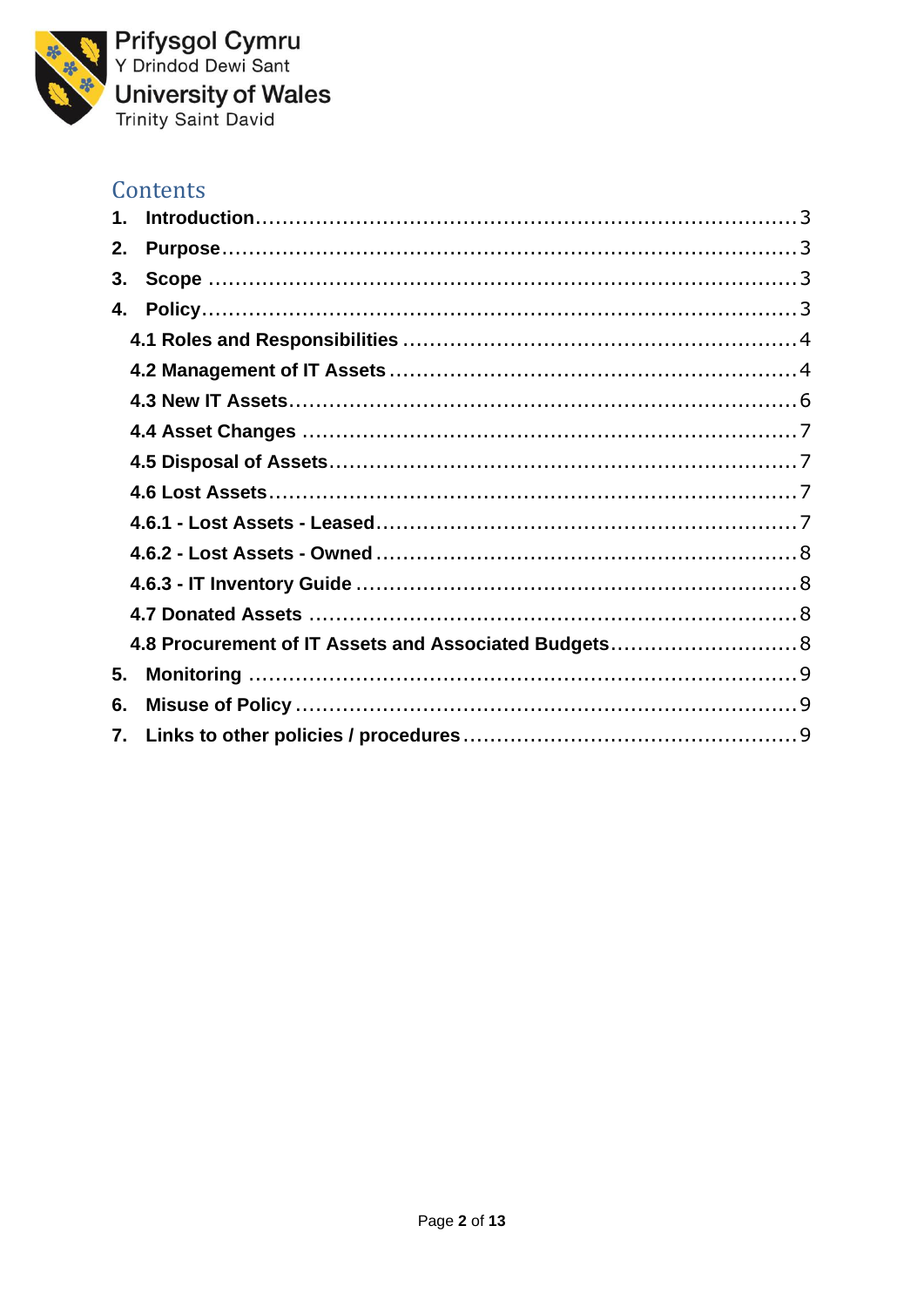

# <span id="page-4-0"></span>**1. Introduction**

The University has made significant investment in IT hardware assets and as such, an effective asset management process is vital in providing a framework to enable sufficient control over the processes necessary to manage the lifecycle of all IT equipment.

IT Service Delivery (ITSD) is the appointed custodian of all University purchased IT assets.

# <span id="page-4-1"></span>**2. Purpose**

This policy enables IT Service Delivery to be able to ensure that all University staff understand their responsibility in the effective management of University IT hardware assets, including equipment not funded centrally through IT Service Delivery.

It defines responsibilities that relate to the implementation of this policy and is designed to ensure that IT assets are:

- Managed appropriately from the point of acquisition to the time of disposal in a way that is compliant with the University's policies and regulatory obligations.
- Procured correctly in line with the University's strategic plans.
- Registered within the ITSD asset management system for tracking and auditing purposes.
- Supported and maintained throughout the assets lifecycle so that they deliver best value for the investment.
- Controlled effectively to protect the data and information that they store or transmit.
- Administrated for the identification of risk and business continuity planning.

## <span id="page-4-2"></span>**3. Scope**

IT asset management covers all University physical IT assets purchased by or on behalf of the University including but not limited to all desktop hardware, laptops, monitors, mobile tablets, mobile phones and devices. This statement should be read and understood by all staff, their agents and visitors. The use of any University IT asset implies an agreement of this statement.

This policy applies to all students, staff and other associates of the University, including agency staff, contractors, partner organisations, suppliers and customers, who request or hold IT equipment purchased by or on behalf of the institution.

# <span id="page-4-3"></span>**4. Policy**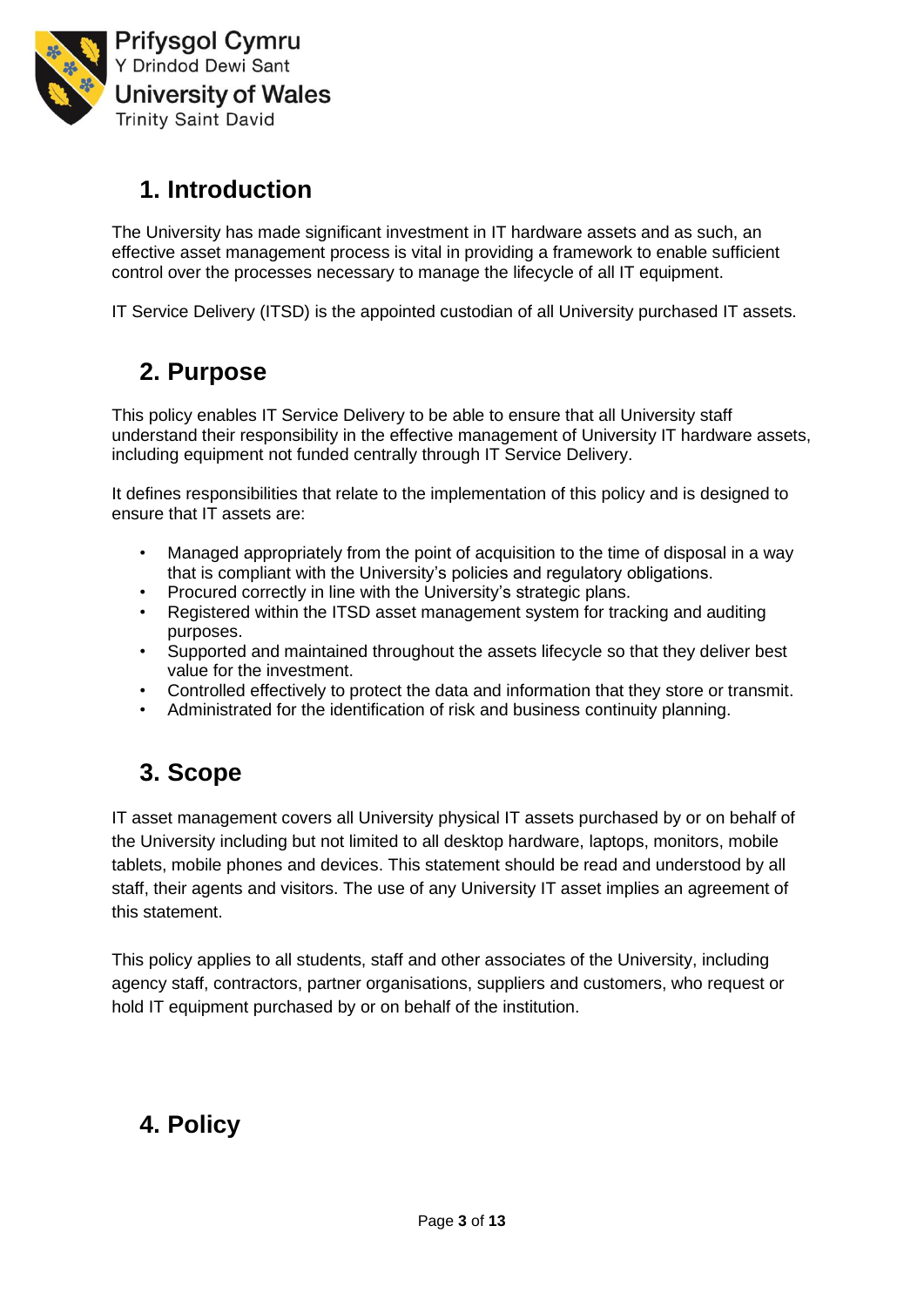

## <span id="page-5-0"></span>**4.1 Roles and Responsibilities**

It is the responsibility of all Service Delivery team members to ensure that the University's asset management system is kept up to date daily and routinely checked throughout the year.

New members of the Service Delivery Team are set up with access to the University's Asset Management System by the Executive Service Desk Technician upon commencement of employment.

For leavers who currently have access to the University's Asset Management system, their account is removed by the Executive Service Desk Technician on their last working day of employment.

## <span id="page-5-1"></span>**4.2 Management of IT Assets**

#### **4.2.1.1**

All IT assets purchased by the University are the property of University of Wales Trinity Saint David and will be deployed and utilised in a way that is deemed most effective for addressing the University's needs and objectively demonstrates value for money. The budget for IT assets will be centralised and managed by the ITSD Department on behalf of the University.

#### **4.2.1.2**

For compatibility and efficiency reasons, IT assets will be issued on a 'fit for purpose' basis based on predefined user roles using standard equipment. Recommendations for altering the user roles and standard equipment will be assessed and approved by the ITSD Management.

#### **4.2.1.3**

Enquiries about and requests for individual IT assets must be submitted to the ITSD Department via the IT Service Desk in accordance with current ordering processes and procedures.

#### **4.2.1.4**

The ITSD Department will assess requests for new and replacement IT equipment and fulfil them with standard equipment that best fits the requirement by aiming to reissue assets held in the centralised store in the first instance.

#### **4.2.1.5**

The procurement of IT assets must be undertaken in consultation with and carried out by the ITSD Department from inception. The ITSD Department is responsible for engaging with the University's Procurement Team and ensuring that the best procurement practice is followed as per the University's policies and applicable legislation.

#### **4.2.1.6**

The ITSD Department will not, without adequate and suitable further justification, approve or proceed with the procurement of IT assets that do not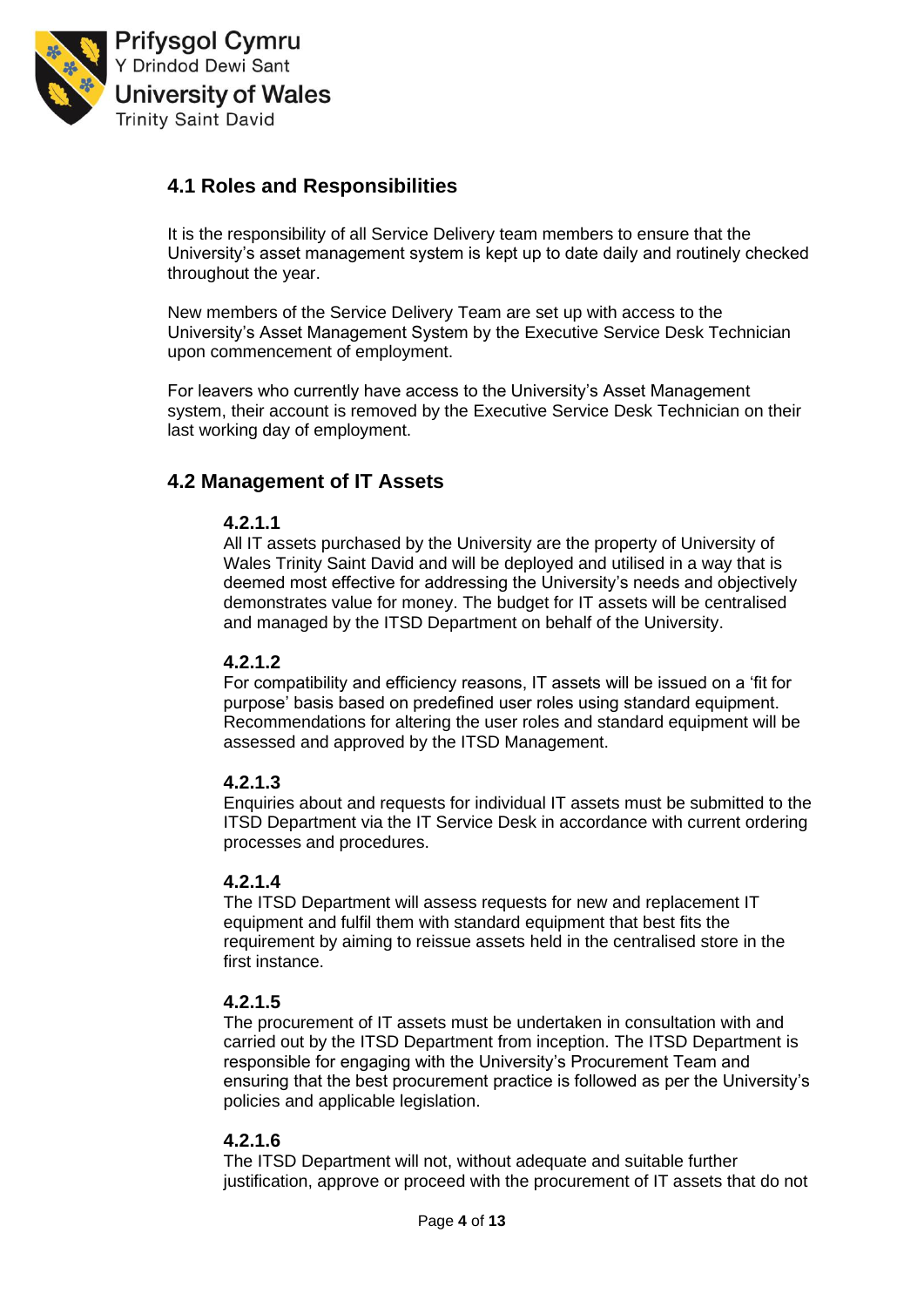

**Prifysgol Cymru** Y Drindod Dewi Sant **University of Wales Trinity Saint David** 

> comply with the requirements of the University's plans, policies and standards.

## **4.2.1.7**

On behalf of the University and in consultation with the Procurement Team, the ITSD Department is responsible for identifying and managing sources and channels for the purchase of IT assets, utilising existing framework agreements whenever possible.

## **4.2.1.8**

All IT assets (excluding consumable items, e.g. keyboards, mice, etc.) will be registered in the asset management system and be asset tagged before being issued or put into use.

#### **4.2.1.9**

All IT assets must be assigned to individual users or to a department who will always be held responsible for the IT assets care and security whether they are in use, storage or movement.

#### **4.2.1.10**

Information about all IT assets will be held in the asset management system, which will be maintained by the ITSD Department, to enable the assets to be tracked, managed and audited throughout their entire lifecycle.

#### **4.2.1.11**

All IT equipment purchased by the University will be stored in centralised asset management stores managed by the ITSD Department when they have not been issued or are not in use.

#### **4.2.1.12**

IT assets will be adequately administered and maintained to ensure they remain fit for purpose and compliant with the licenced conditions of use during their entire lifecycle.

#### **4.2.1.13**

Individual users or departments will be held responsible for protecting the IT assets that have been assigned to them against physical or financial loss whether by theft, mishandling or accidental damage, by using appropriate physical security measures.

This includes the procurement of protective carry cases, screen protectors and other protective accessories where applicable to be purchased by the department responsible for the device. The department responsible for the devices care, will be accountable for any repair or replacement costs for damaged or lost devices.

#### **4.2.1.14**

End users are not allowed to install unapproved software on devices. Requests should be made to the IT Service Desk to have additional software that is not on the approved software list installed on to a device. Any software installed must be legitimately purchased and licensed for its purpose of use.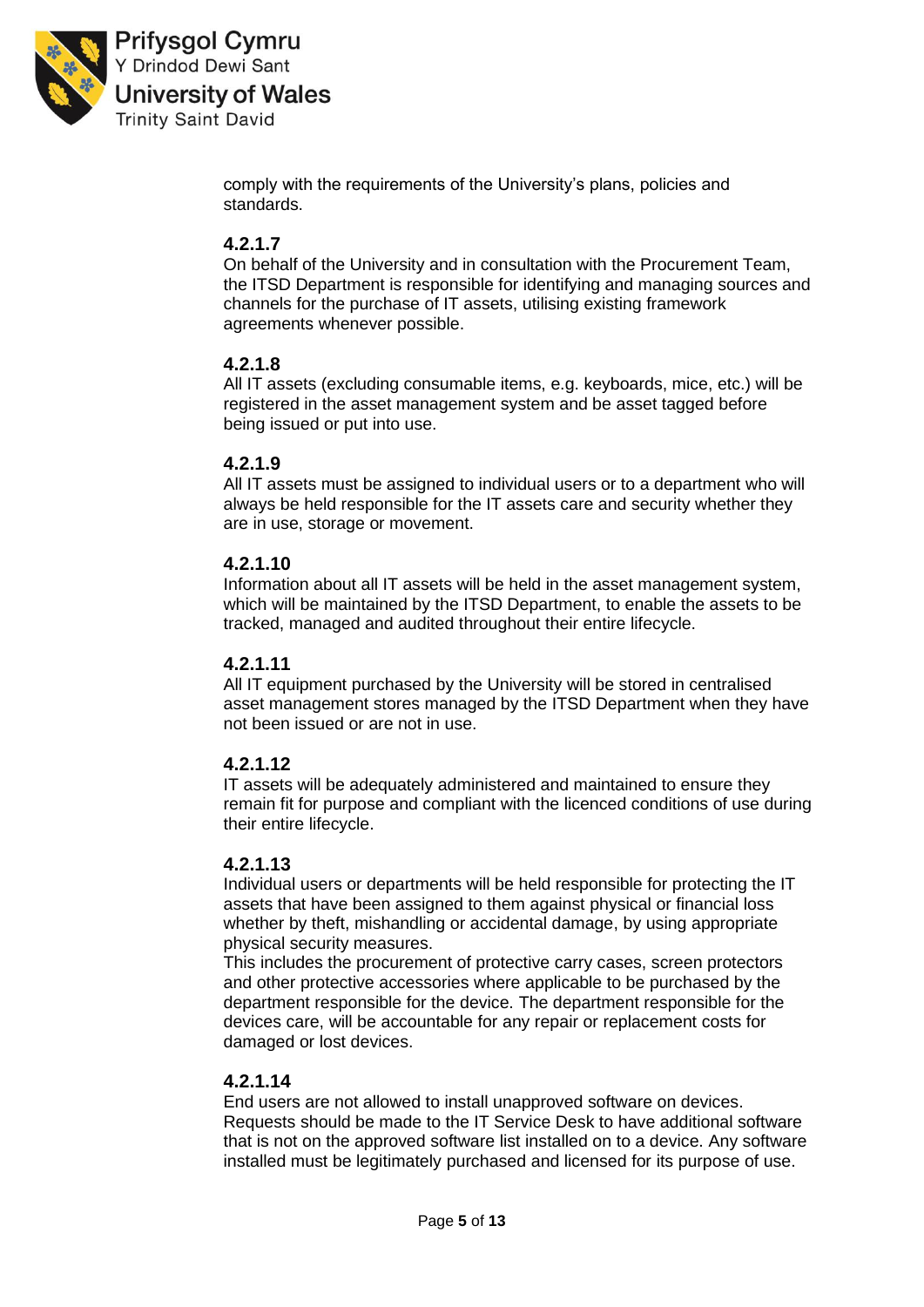

**Prifysgol Cymru** Y Drindod Dewi Sant **University of Wales Trinity Saint David** 

## **4.2.1.15**

End users must always contact the IT Service Desk if they need to move, reassign or return IT equipment.

#### **4.2.1.16**

All IT assets that are no longer in use must be returned to the University via the IT Service Desk for redeployment. This includes where the asset was purchased using research, departmental or institute funds.

### **4.2.1.17**

In order to ensure the confidentiality of information, any IT asset that has been used to process or store personal or sensitive information will be wiped before being reissued and must go through a physical disposal and destruction process at the end of its useful life as defined by the IT Asset Disposal Policy.

#### **4.2.1.18**

The management of IT assets must comply with this policy. Breach of this policy may result in any device being remotely wiped, blocked from the University's network and being prevented from using University provided services and software. A breach may also be considered a disciplinary offence.

## <span id="page-7-0"></span>**4.3 New IT Assets**

All new IT assets are recorded in the University's asset management system. This system includes the below details per asset:

- **•** University Asset Tag
- Device Name
- Product Group
- Serial Number
- Cost centre
- Main User (If Applicable)
- Room Name (If Applicable)
- Location<br>■ Device U
- Device Use
- Key Specifications (Memory, Processor and Hard Drive Size)

The University only currently asset tags; desktops, laptops and iPads. Depending on a devices' intended use, depends which build procedure is carried out.

If the asset has been funded by dedicated project funds, the financial and legal position would have been clarified in the Web Help ticket and the details must be saved within asset notes section of the IT Asset Management system.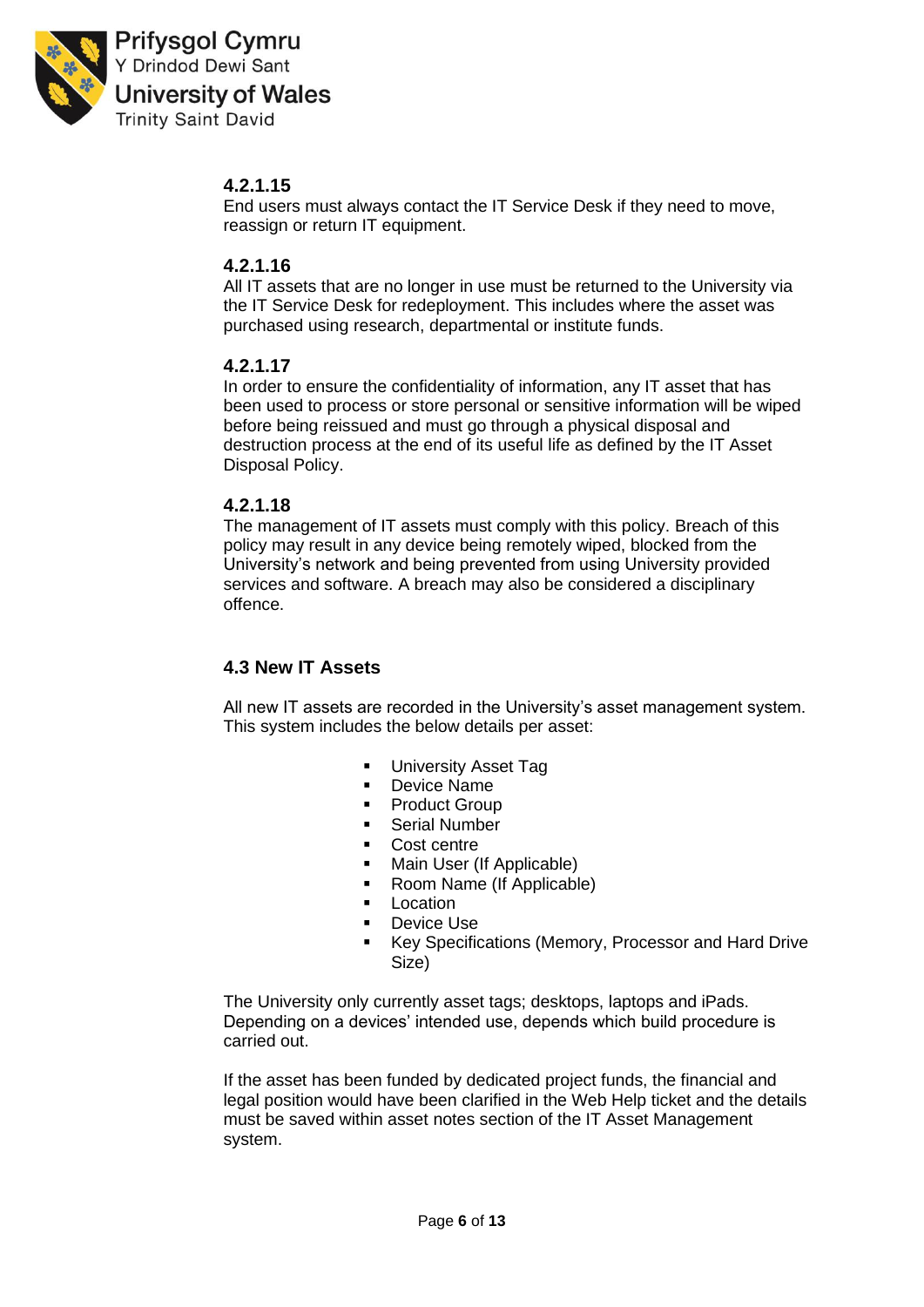

#### <span id="page-8-0"></span>**4.4 Asset Changes**

#### **Replacements**

If an asset becomes faulty or broken and cannot be repaired by the University's supplier, a replacement device is issued.

For leased assets, the record and associated finance must remain within the University's asset management system and the new device asset tag and serial number must be updated in the record.

For owned assets, the record must be marked as 'Not in Use' and specify 'DISPOSAL' in the 'Reason' text box. A new record is created for the replacement device as if it was a new IT asset.

#### **Upgrades**

For leased assets, no upgrades are carried out during the leasing period.

For owned assets, if an upgrade was required to replace faulty parts or increase performance then these changes are updated and reflected in the University's asset management system.

## <span id="page-8-1"></span>**4.5 Disposal of Assets**

For leased assets, devices are returned according to the leasing agreement at the end of the rental period defined by the appropriate ending option.

For owned assets, the record must be marked as 'Not in Use' and specify 'DISPOSAL' in the 'Reason' text box. The Executive Head of IT Service Delivery or the Executive Service Desk Technician then contacts the University's WEEE recycling key contact to arrange for the assets to be collected from a designated location.

All destruction certificates are stored within the Service Delivery Equipment Disposal Team site.

#### <span id="page-8-2"></span>**4.6 Lost Assets**

<span id="page-8-3"></span>If an asset is lost or stolen, it should be reported to the Central Service Desk Team as soon as possible. This is then escalated to the Executive Service Desk Technician to record in the appropriate register.

#### **4.6.1 - Lost Assets - Leased**

If the asset is leased, the cost of a replacement device is sent to the relevant department or institute, once this has been purchased. The asset record and associated finance must remain within the University's asset management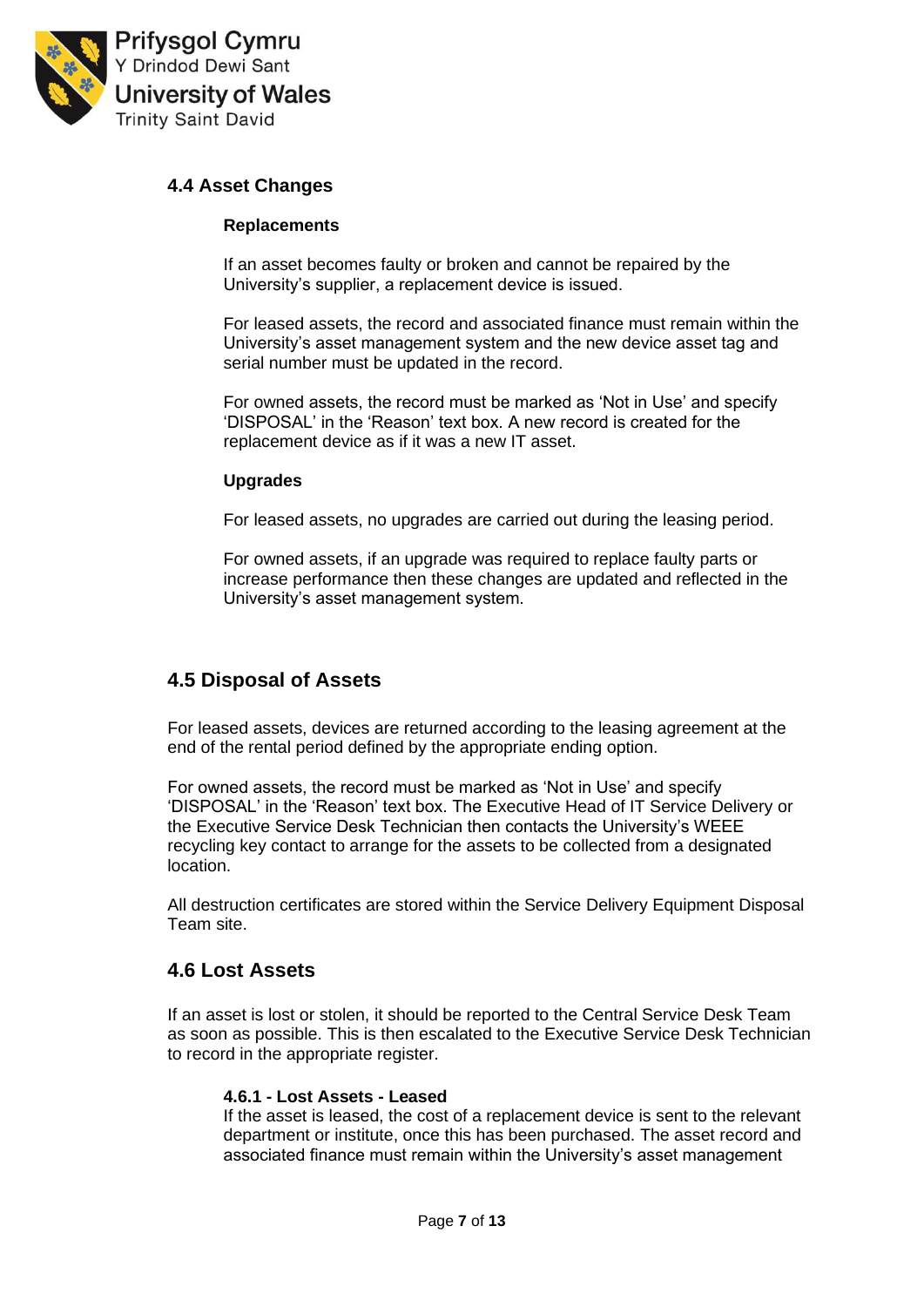

system and the new device asset tag and serial number must be updated in the record.

Executive Head of IT Service Delivery will need to contact leasing provider to inform them which devices have been lost/stolen/damaged so they can mark accordingly which devices have been affected, against the systems. Repayments and replacements options:

- If we do replace a device, our leasing provider will need to be informed so they can amend the serial numbers accordingly in the system.
	- o This can possibly be claimed through the University's insurance policy.
- If we are not replacing a device, our leasing provider will be informed about these devices
	- o They can arrange for a mid-lease termination which would terminate the device from lease early and apply a slight discount on the remaining rentals for early repayment – this is payable via invoice and will be payable as one sum.
	- $\circ$  We can continue to pay the rentals for the device until the end of its term and then the final payment for ownership of the device.

#### <span id="page-9-0"></span>**4.6.2 - Lost Assets - Owned**

If the asset is owned, the asset record must be marked as 'Not in Use' and specify 'MISSING' in the 'Reason' text box. If a replacement device is required, then the cost of a replacement device is sent to the relevant department or institute to purchase a new device.

#### **4.6.3 - IT Inventory Guide**

Documentation and user guides for the IT Inventory system are stored in the Service Delivery Asset Management Team site.

#### <span id="page-9-2"></span><span id="page-9-1"></span>**4.7 Donated Assets**

When an asset is due to be disposed of, the University may receive a request for devices to be donated to individuals or charity organisations. All requests are reviewed and approved/rejected by the Executive Head of IT Service Delivery who will consult directly with the University's Finance Department to ensure Financial Regulations are adhered to. Equipment requests can be made using the ITSD Equipment Donation Request Form. Any computers will be donated with a **fully formatted hard drive** and each hard drive **will be securely erased** by the University's ITSD department.

#### <span id="page-9-3"></span>**4.8 Procurement of IT Assets and Associated Budgets**

The University currently procures all non-Apple IT assets through XMA Ltd and all Apple IT assets from Academia. All procurement of IT assets is managed by the Central Service Desk Team within Service Delivery.

All associated budgets are bid for prior to a new financial year, which runs from 1st August to 31st July.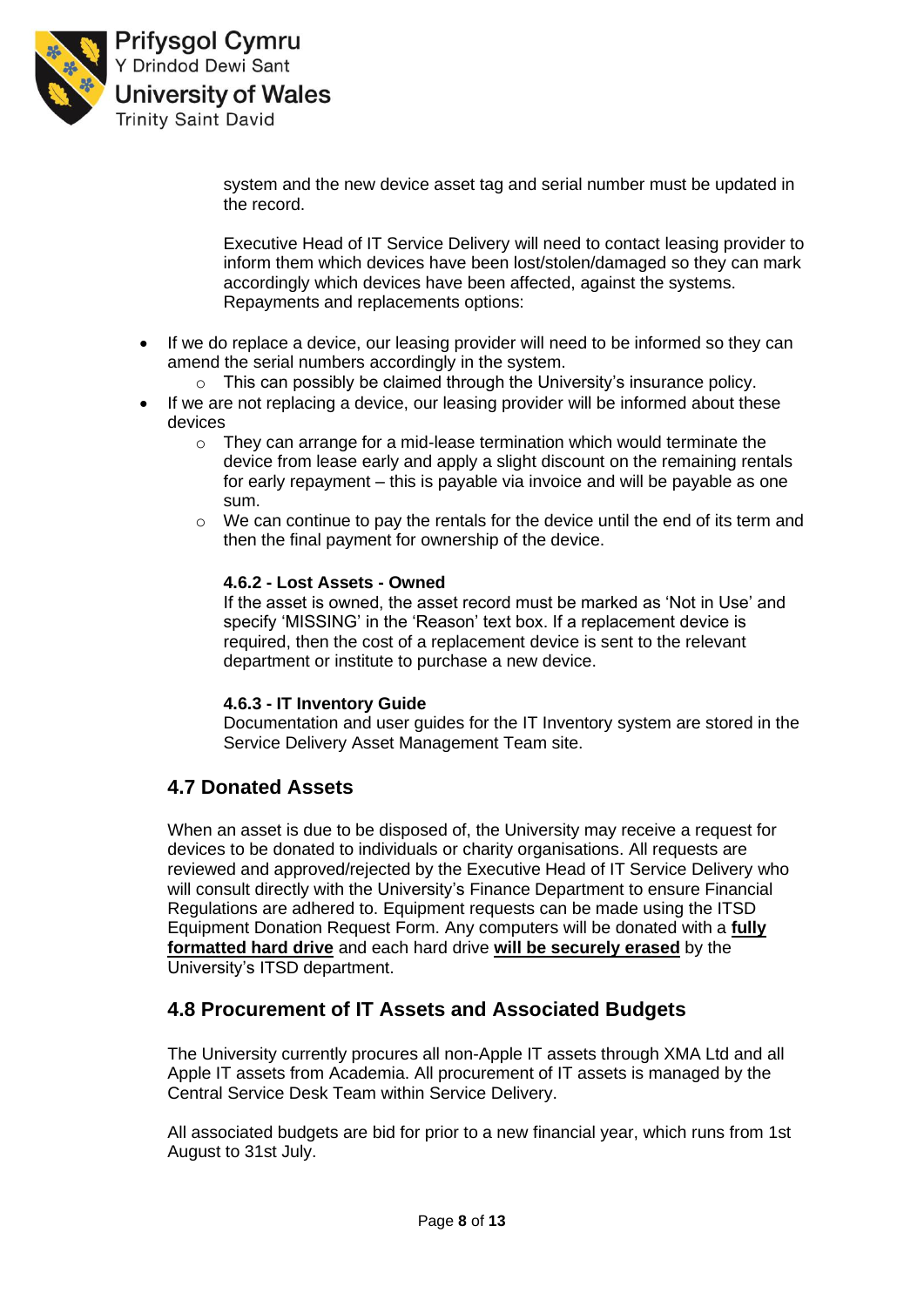

# <span id="page-10-0"></span>**5. Monitoring**

This policy will define the processes regarding ITSD Asset Management and the IT Service Delivery team will use the policy as part of such processes to ensure compliance.

# <span id="page-10-1"></span>**6. Misuse of Policy**

If the policy is misused, then IT Service Delivery will raise such issues with line managers and the senior management team. Where applicable users may be subject to formal disciplinary procedures.

# <span id="page-10-2"></span>**7. Links to other policies / procedures**

[Information Technology and Systems: Acceptable Use Policy](https://www.uwtsd.ac.uk/media/uwtsd-website/content-assets/documents/strategies-policies/its-acceptable-use-policy.pdf) [Data Protection Act \(1998\)](http://www.legislation.gov.uk/ukpga/1998/29/contents)

# **8. Resource Implications**

| <b>Implication</b> | <b>Detail</b>                                                           |
|--------------------|-------------------------------------------------------------------------|
| Finance            | No implication from implementing the policy                             |
| <b>Staff</b>       | No implication from implementing the policy                             |
| Assets             | N/A                                                                     |
| <b>Partners</b>    | N/A                                                                     |
| <b>Timescales</b>  | Policy to be adopted for 19/20 academic year and<br>reviewed yearly     |
| Leadership         | Executive Head of IT Service Delivery (ITSD) will<br>lead on the policy |

## **9. Impact Assessment**

| Implication                                  | Impact<br>Considered<br>(Yes/No) | Impact Identified                                                                                                                                                                                                                                                                                                                                                                                                                                       |
|----------------------------------------------|----------------------------------|---------------------------------------------------------------------------------------------------------------------------------------------------------------------------------------------------------------------------------------------------------------------------------------------------------------------------------------------------------------------------------------------------------------------------------------------------------|
| Legal                                        | Yes                              | All employees applying for or using a mobile phone for<br>business use must comply with the<br>requirements of all relevant and applicable legislation.<br>This includes, but is not limited to,<br>general duties imposed on the University as a public<br>authority.<br>Key legislation impacting University<br>Purchasing<br>includes (but is not limited to):<br>Data Protection Act (1998)<br>http://www.legislation.gov.uk/ukpga/1998/29/contents |
| Contribution to the<br><b>Strategic Plan</b> | Yes                              | This Policy contributes to the University's defining<br>characteristics set out in the Strategic Plan.                                                                                                                                                                                                                                                                                                                                                  |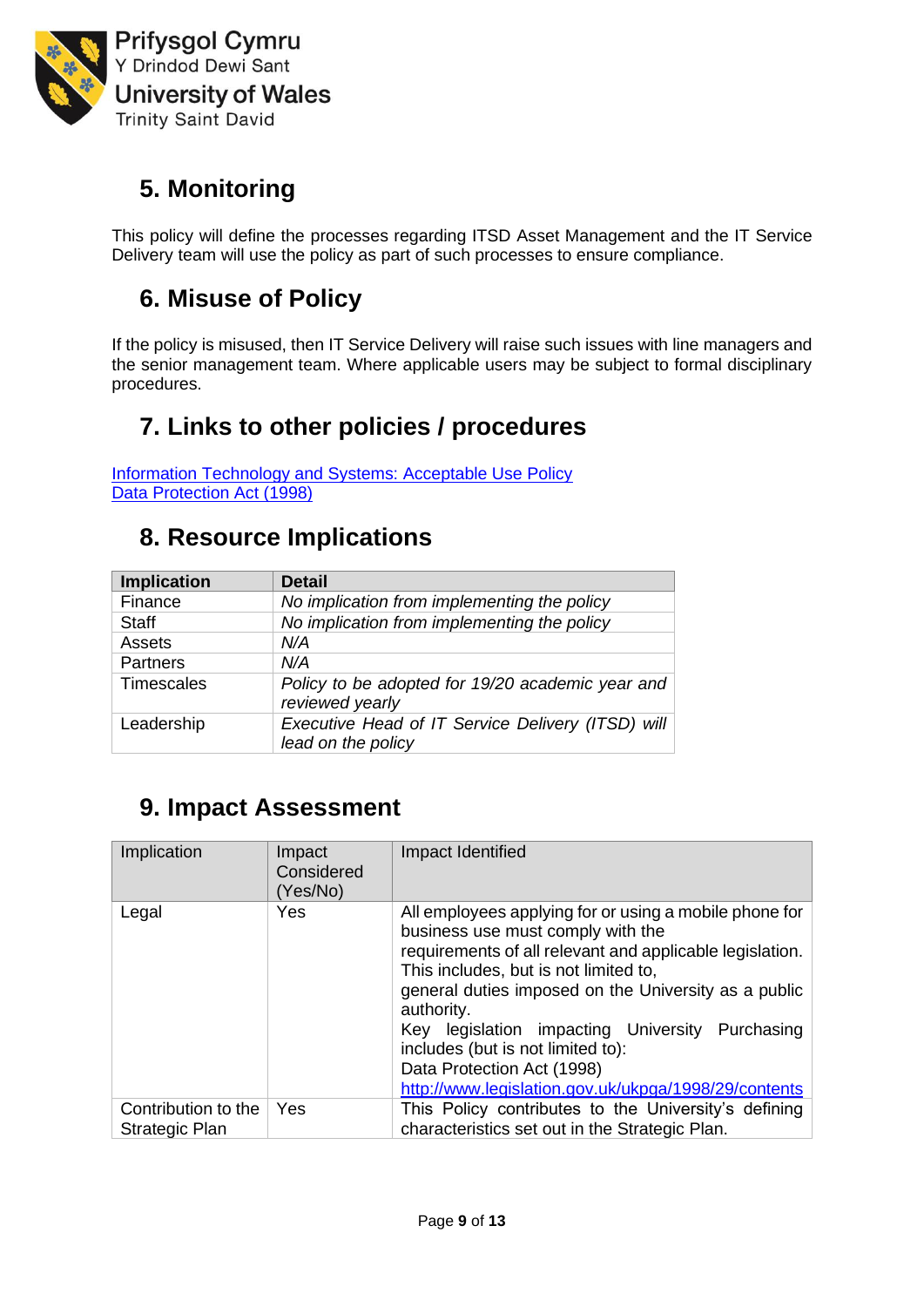

Prifysgol Cymru<br>Y Drindod Dewi Sant **University of Wales**<br>Trinity Saint David

| <b>Risk Analysis</b>                | Yes | This Policy outlines how risks associated with mobile<br>phones are managed by implementing controls and<br>monitoring the implementation of this Policy                                                                                                                                                                                                                                                                                                                                                                                                                                                                                                                                                                                                                                                                                                                                            |
|-------------------------------------|-----|-----------------------------------------------------------------------------------------------------------------------------------------------------------------------------------------------------------------------------------------------------------------------------------------------------------------------------------------------------------------------------------------------------------------------------------------------------------------------------------------------------------------------------------------------------------------------------------------------------------------------------------------------------------------------------------------------------------------------------------------------------------------------------------------------------------------------------------------------------------------------------------------------------|
| Equality                            | Yes | The University is strongly committed to equality of<br>opportunity and the promotion of diversity<br>for the benefit of all members of the University<br>community. The University's approach is to<br>promote equality across the full range of its activities,<br>in employment, teaching and learning<br>and as a partner working with and within local,<br>national and international communities.<br>Equality analysis of this policy recognises that mobile<br>phones/devices can, in themselves,<br>provide adjustment to people with certain needs (i.e.,<br>provision may be on the basis of a need<br>that an individual has in fulfilling their role as<br>opposed to a general requirement of the role<br>itself). It may also be necessary to provide non-<br>standard equipment if a disability would<br>prevent someone using standard equipment that is<br>required for their role. |
| Welsh Language                      |     | Once approved the Policy will be made available<br>bilingually.                                                                                                                                                                                                                                                                                                                                                                                                                                                                                                                                                                                                                                                                                                                                                                                                                                     |
| Environmental<br>and Sustainability |     | This Policy impacts positively on the sustainability<br>agenda. Successful implementation of the Policy<br>allows users to communicate effectively as an<br>alternative to less sustainable means.                                                                                                                                                                                                                                                                                                                                                                                                                                                                                                                                                                                                                                                                                                  |
| Communication/<br>Media / Marketing |     | Once approved the Policy will be communicated to<br>staff through various means including staff induction,<br>and staff bulletins. Access to it will be made available<br>via the University website and MyDay.                                                                                                                                                                                                                                                                                                                                                                                                                                                                                                                                                                                                                                                                                     |

## **Policy author(s):**

#### **Ben Thorn – Executive Head of IT Service Delivery**

#### **10. Document version control**

| Version No:      | Reason for change:              | Author:   | Date of change:   |
|------------------|---------------------------------|-----------|-------------------|
| 1.0              | <b>Original Policy Document</b> | BТ        | <b>April 2019</b> |
| $\overline{1.1}$ | Confirmed draft version         | <b>BT</b> | June 2019         |
| 1.2              | Updated draft version           | <b>BT</b> | February 2020     |
| 1.3              | <b>Policy Approved</b>          | GT        | May 2020          |
| $\overline{1.4}$ | Updated department & titles     | BT        | December 2021     |

(this should include the journey of the policy through the Committee structure).

## **Current status of Policy**: Approved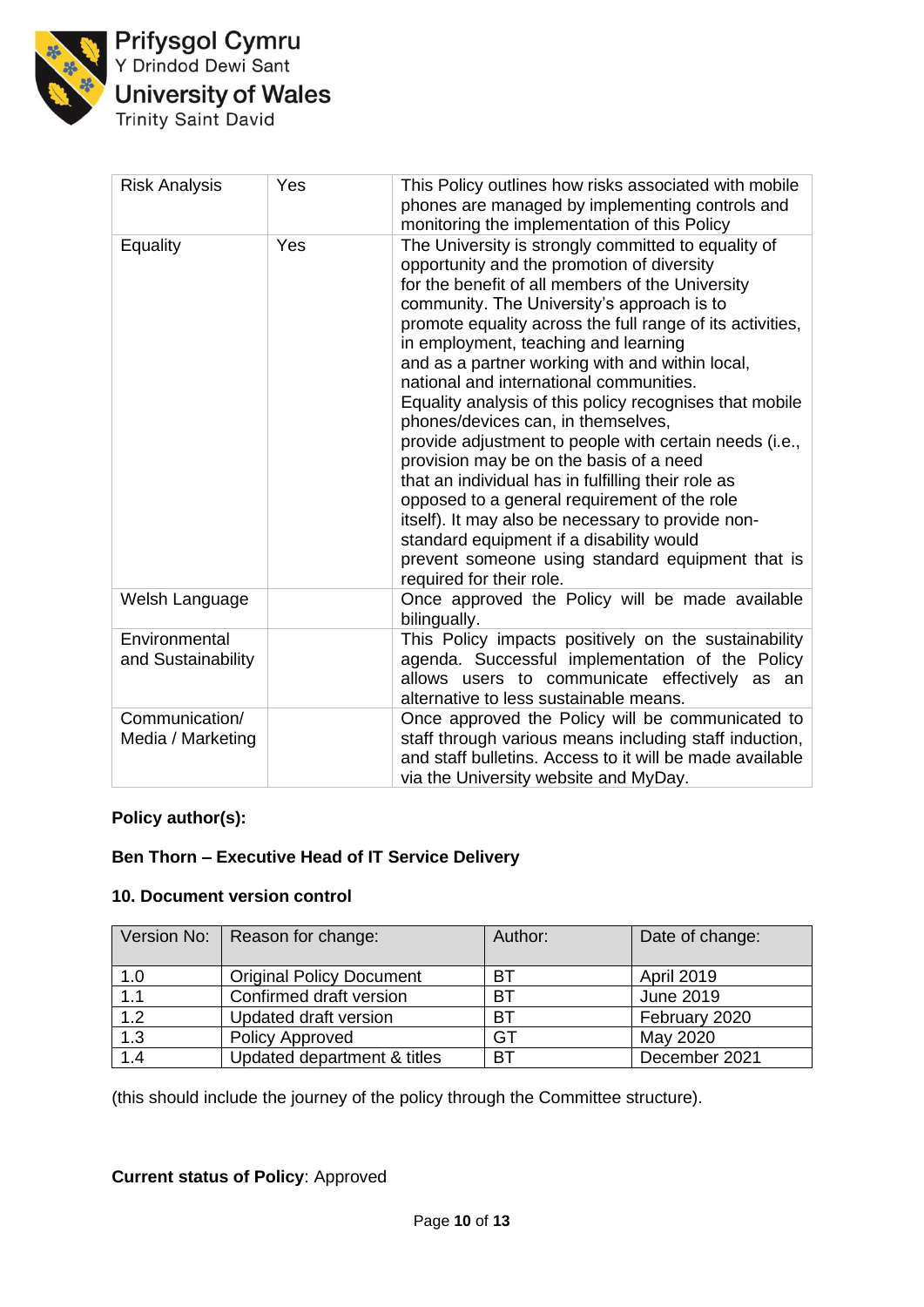

Prifysgol Cymru<br>Y Drindod Dewi Sant **University of Wales** Trinity Saint David

**Is the Policy applicable to:** HE **Date ratified**: February 2020 **Date effective from**: May 2020 **Policy reviewed:** December 2022 **Policy next review date**: December 2022 **For publication:** UWTSD website